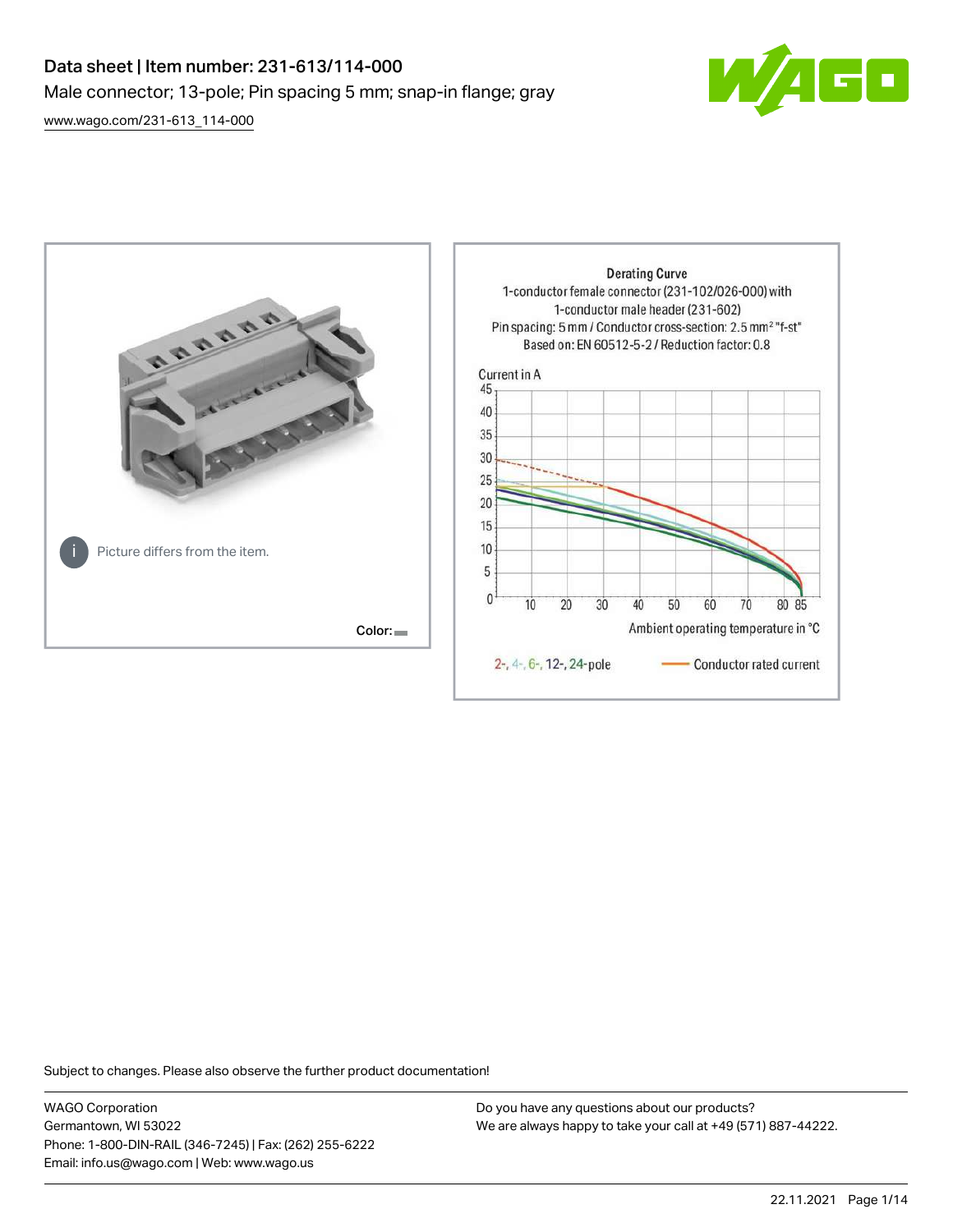



## Item description

- $\blacksquare$ Universal connection for all conductor types
- $\blacksquare$ Easy cable pre-assembly and on-unit wiring via vertical and horizontal CAGE CLAMP® actuation
- $\blacksquare$ For wire-to-wire and board-to-wire connections
- $\blacksquare$ Versions available with snap-in mounting feet or flanges for panel or through-panel mounting
- П With coding fingers

## Data Notes

Safety information 1 The MCS – MULTI CONNECTION SYSTEM includes connectors without breaking capacity in accordance with DIN EN 61984. When

Subject to changes. Please also observe the further product documentation!  $\mathbf{u}$ 

WAGO Corporation Germantown, WI 53022 Phone: 1-800-DIN-RAIL (346-7245) | Fax: (262) 255-6222 Email: info.us@wago.com | Web: www.wago.us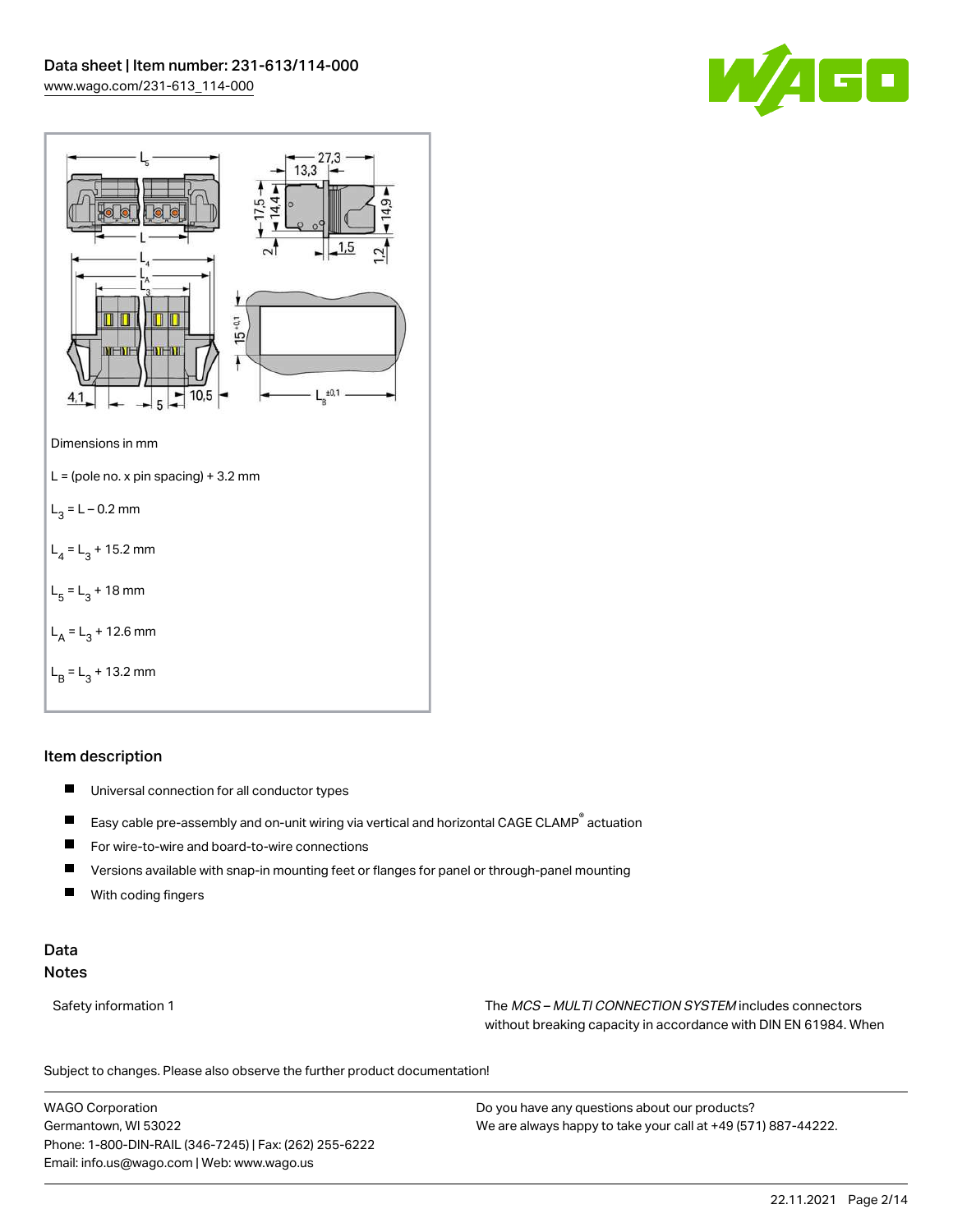

| unmated.                                                         |
|------------------------------------------------------------------|
| ensure header pins, which can be touched, are not live when      |
| /disconnected when live or under load. The circuit design should |
| used as intended, these connectors must not be connected         |

| Variants: | Other pole numbers                                               |
|-----------|------------------------------------------------------------------|
|           | Gold-plated or partially gold-plated contact surfaces            |
|           | Other versions (or variants) can be requested from WAGO Sales or |
|           | configured at https://configurator.wago.com/                     |

## Electrical data

## IEC Approvals

| Ratings per                 | IEC/EN 60664-1                                                       |
|-----------------------------|----------------------------------------------------------------------|
| Rated voltage (III / 3)     | 320 V                                                                |
| Rated surge voltage (III/3) | 4 <sub>kV</sub>                                                      |
| Rated voltage (III/2)       | 320 V                                                                |
| Rated surge voltage (III/2) | 4 <sub>k</sub> V                                                     |
| Nominal voltage (II/2)      | 630 V                                                                |
| Rated surge voltage (II/2)  | 4 <sub>k</sub> V                                                     |
| Rated current               | 12A                                                                  |
| Legend (ratings)            | (III / 2) $\triangleq$ Overvoltage category III / Pollution degree 2 |

## UL Approvals

| Approvals per                  | UL 1059 |
|--------------------------------|---------|
| Rated voltage UL (Use Group B) | 300 V   |
| Rated current UL (Use Group B) | 15A     |
| Rated voltage UL (Use Group D) | 300 V   |
| Rated current UL (Use Group D) | 10 A    |

## Ratings per UL

| Rated voltage UL 1977 | 600 V |
|-----------------------|-------|
| Rated current UL 1977 |       |

## CSA Approvals

| Approvals per                   | <b>CSA</b> |
|---------------------------------|------------|
| Rated voltage CSA (Use Group B) | 300 V      |
| Rated current CSA (Use Group B) | 15 A       |
| Rated voltage CSA (Use Group D) | 300 V      |

Subject to changes. Please also observe the further product documentation!

| <b>WAGO Corporation</b>                                | Do you have any questions about our products?                 |  |
|--------------------------------------------------------|---------------------------------------------------------------|--|
| Germantown, WI 53022                                   | We are always happy to take your call at +49 (571) 887-44222. |  |
| Phone: 1-800-DIN-RAIL (346-7245)   Fax: (262) 255-6222 |                                                               |  |
| Email: info.us@wago.com   Web: www.wago.us             |                                                               |  |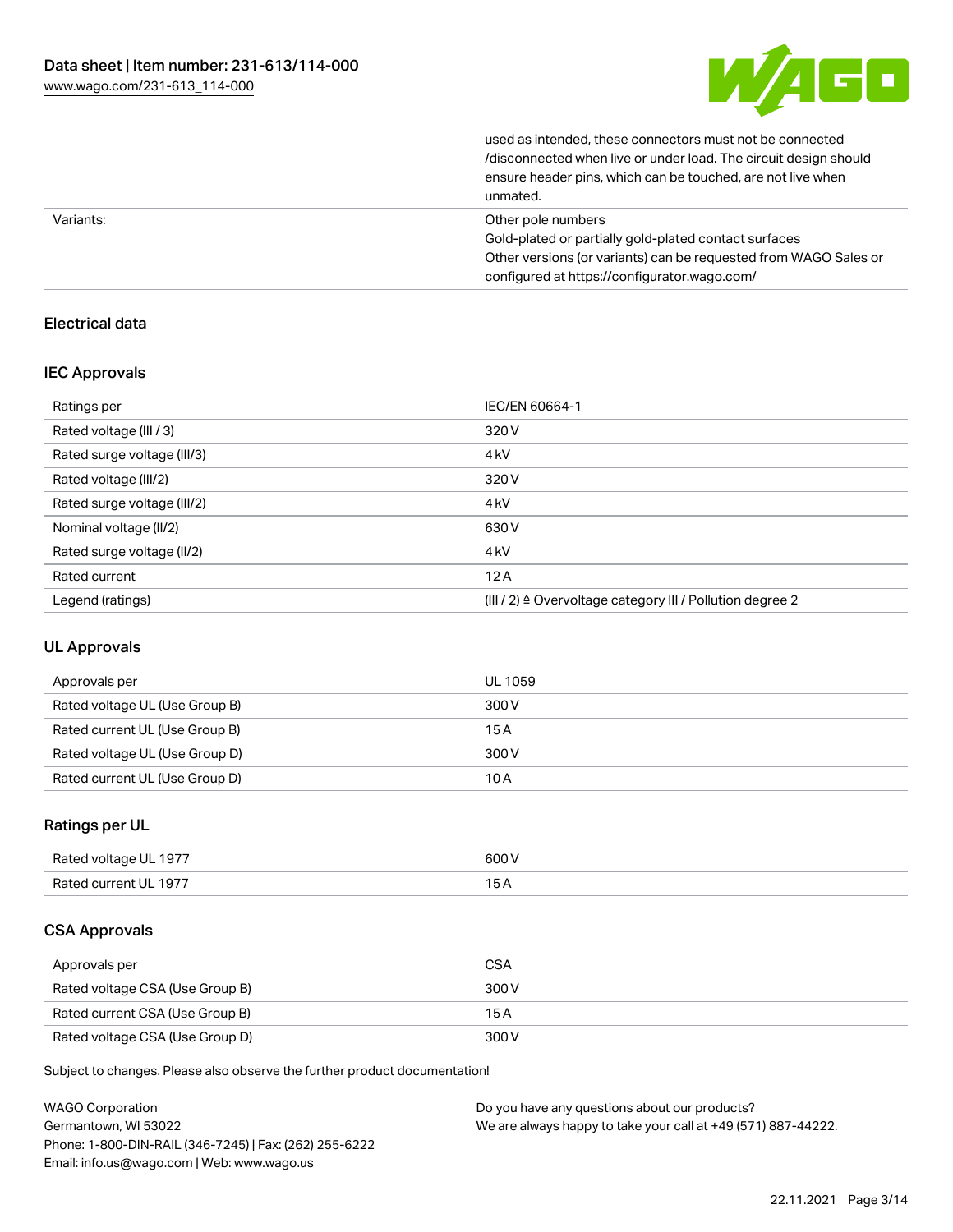W/4GC

# Connection data

| Total number of connection points | 13 |
|-----------------------------------|----|
| Total number of potentials        |    |
| Number of connection types        |    |
| Number of levels                  |    |

#### Connection 1

| Connection technology                             | CAGE CLAMP®                             |
|---------------------------------------------------|-----------------------------------------|
| Actuation type                                    | Operating tool                          |
| Solid conductor                                   | $0.082.5$ mm <sup>2</sup> / 28  12 AWG  |
| Fine-stranded conductor                           | $0.08$ 2.5 mm <sup>2</sup> / 28  12 AWG |
| Fine-stranded conductor; with insulated ferrule   | $0.251.5$ mm <sup>2</sup>               |
| Fine-stranded conductor; with uninsulated ferrule | $0.252.5$ mm <sup>2</sup>               |
| Strip length                                      | $89$ mm / 0.31  0.35 inch               |
| Number of poles                                   | 13                                      |
| Conductor entry direction to mating direction     | 0°                                      |

## Physical data

| Pin spacing | 5 mm / 0.197 inch    |
|-------------|----------------------|
| Width       | 86 mm / 3.386 inch   |
| Height      | 17.5 mm / 0.689 inch |
| Depth       | 27.5 mm / 1.083 inch |

#### Mechanical data

| Housing sheet thickness | $0.5$ 2.5 mm / 0.02  0.098 inch |
|-------------------------|---------------------------------|
| Mounting type           | Snap-in                         |
| Mounting type           | Feed-through mounting           |

#### Plug-in connection

| Contact type (pluggable connector) | Male connector/plug |
|------------------------------------|---------------------|
| Connector (connection type)        | for conductor       |
| Mismating protection               | No.                 |
| Locking of plug-in connection      | Without             |

Subject to changes. Please also observe the further product documentation! Material data

| <b>WAGO Corporation</b>                                | Do you have any questions about our products?                 |
|--------------------------------------------------------|---------------------------------------------------------------|
| Germantown, WI 53022                                   | We are always happy to take your call at +49 (571) 887-44222. |
| Phone: 1-800-DIN-RAIL (346-7245)   Fax: (262) 255-6222 |                                                               |
| Email: info.us@wago.com   Web: www.wago.us             |                                                               |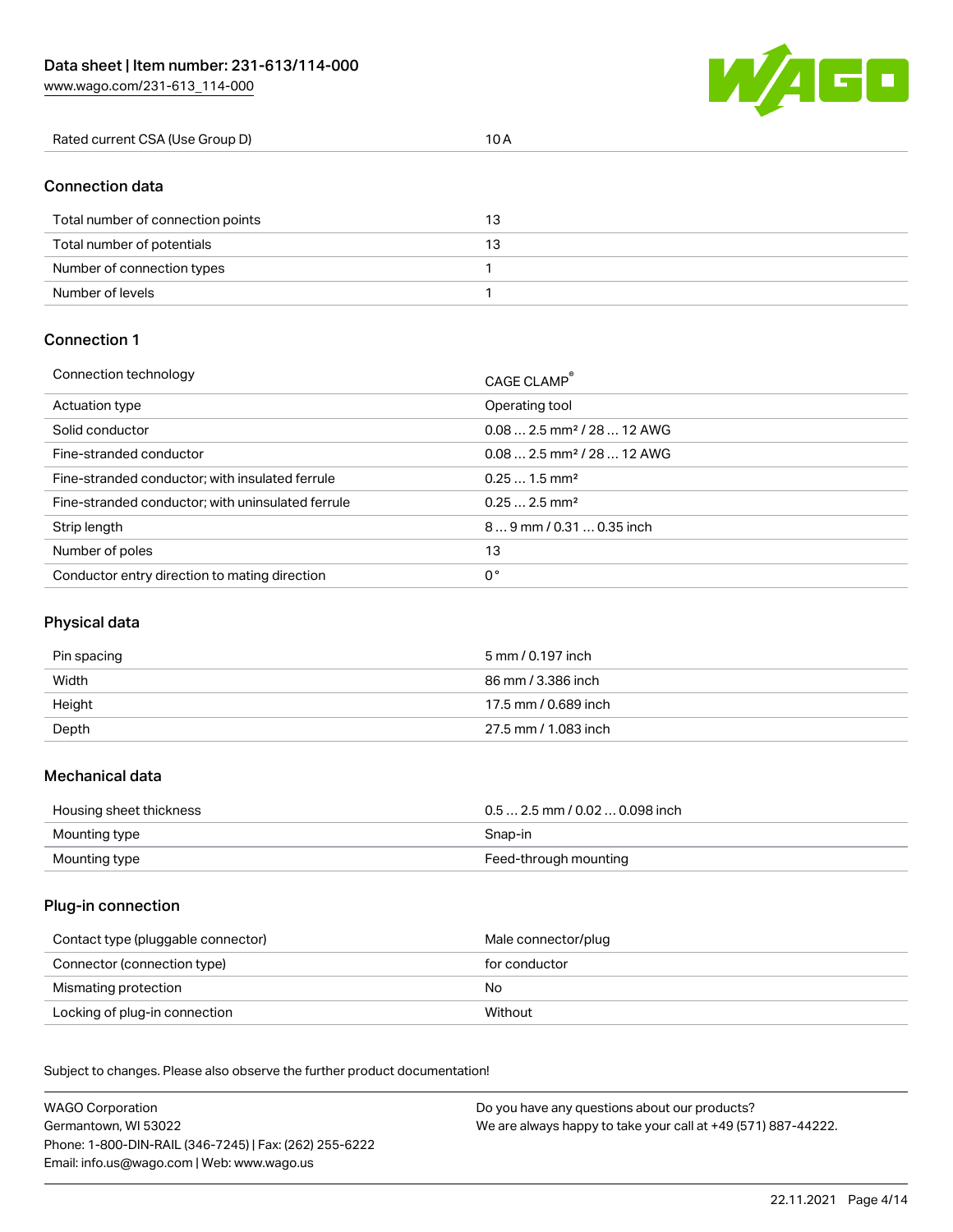

## Material data

| Color                       | gray                                  |
|-----------------------------|---------------------------------------|
| Material group              |                                       |
| Insulation material         | Polyamide (PA66)                      |
| Flammability class per UL94 | V <sub>0</sub>                        |
| Clamping spring material    | Chrome nickel spring steel (CrNi)     |
| Contact material            | Electrolytic copper $(E_{\text{Cl}})$ |
| Contact plating             | tin-plated                            |
| Fire load                   | 0.403 MJ                              |
| Weight                      | 21.6g                                 |
|                             |                                       |

#### Environmental requirements

| Limit temperature range | . +100 °C<br>$-60$ |
|-------------------------|--------------------|
|-------------------------|--------------------|

# Commercial data

| Product Group         | 3 (Multi Conn. System) |
|-----------------------|------------------------|
| PU (SPU)              | 25 Stück               |
| Packaging type        | box                    |
| Country of origin     | DE                     |
| <b>GTIN</b>           | 4050821216117          |
| Customs tariff number | 8536694040             |

## Approvals / Certificates

## Country specific Approvals

| Logo | Approval                               | <b>Additional Approval Text</b> | Certificate<br>name |
|------|----------------------------------------|---------------------------------|---------------------|
|      | CВ<br><b>DEKRA Certification B.V.</b>  | IEC 61984                       | NL-39756            |
|      | <b>CSA</b><br>DEKRA Certification B.V. | C <sub>22.2</sub>               | 1466354             |

#### Ship Approvals

|      |                             |                                 | Certificate |
|------|-----------------------------|---------------------------------|-------------|
| Logo | Approval                    | <b>Additional Approval Text</b> | name        |
|      | <b>ABS</b>                  | -                               | $19-$       |
|      | American Bureau of Shipping |                                 | HG1869876-  |

Subject to changes. Please also observe the further product documentation!

| <b>WAGO Corporation</b>                                | Do you have any questions about our products?                 |
|--------------------------------------------------------|---------------------------------------------------------------|
| Germantown, WI 53022                                   | We are always happy to take your call at +49 (571) 887-44222. |
| Phone: 1-800-DIN-RAIL (346-7245)   Fax: (262) 255-6222 |                                                               |
| Email: info.us@wago.com   Web: www.wago.us             |                                                               |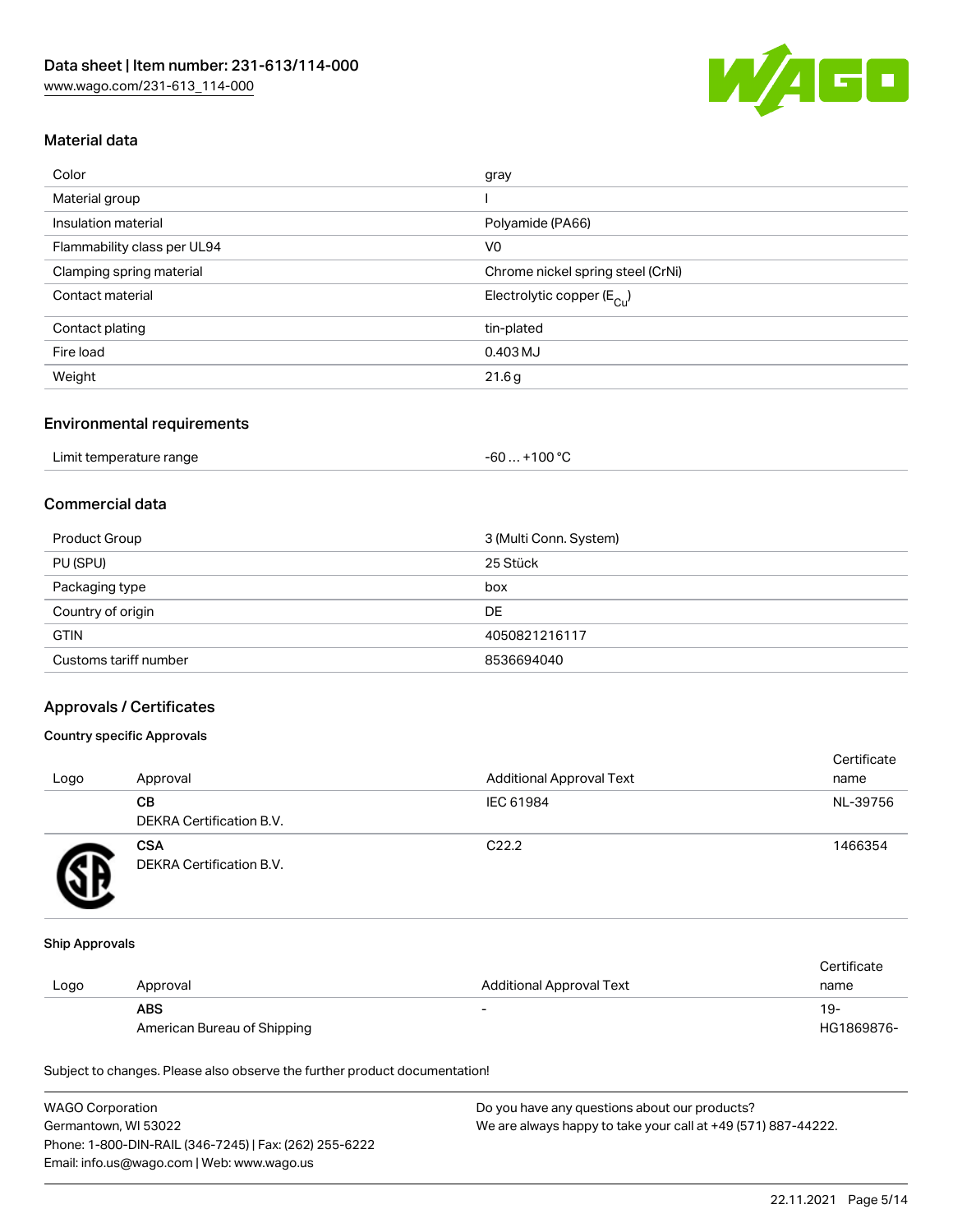

| <b>ABS</b>               |                                                         |                                 | <b>PDA</b>            |
|--------------------------|---------------------------------------------------------|---------------------------------|-----------------------|
| <b>BUNEAU</b><br>VERITAS | BV<br>Bureau Veritas S.A.                               | IEC 60998                       | 11915/D0<br><b>BV</b> |
|                          | <b>DNV GL</b><br>Det Norske Veritas, Germanischer Lloyd | $\overline{\phantom{0}}$        | TAE000016Z            |
| <b>UL-Approvals</b>      |                                                         |                                 |                       |
| Logo                     | Approval                                                | <b>Additional Approval Text</b> | Certificate<br>name   |
|                          | <b>UR</b><br>Underwriters Laboratories Inc.             | <b>UL 1977</b>                  | E45171                |
|                          |                                                         |                                 |                       |

## **Counterpart**



Item no.231-113/026-000 Female plug; 13-pole; 12 AWG max; pin spacing 5 mm; 1 conductor per pole; gray [www.wago.com/231-113/026-000](https://www.wago.com/231-113/026-000)

#### Optional accessories

Insulations stops

Insulation stop



Item no.: 231-672 Insulation stop; 0.75 - 1 mm²; dark gray [www.wago.com/231-672](http://www.wago.com/231-672)



**CALLED** 

Item no.: 231-670 Insulation stop; 0.08-0.2 mm<sup>2</sup>/0.2 mm<sup>2</sup> "s"; white [www.wago.com/231-670](http://www.wago.com/231-670) www.wago.com/231-670

Item no.: 231-671 Insulation stop; 0.25 - 0.5 mm<sup>2</sup>; light gray [www.wago.com/231-671](http://www.wago.com/231-671) www.wago.com/231-671 Cococo

**Jumpers** 

**Jumper** 

Subject to changes. Please also observe the further product documentation!

WAGO Corporation Germantown, WI 53022 Phone: 1-800-DIN-RAIL (346-7245) | Fax: (262) 255-6222 Email: info.us@wago.com | Web: www.wago.us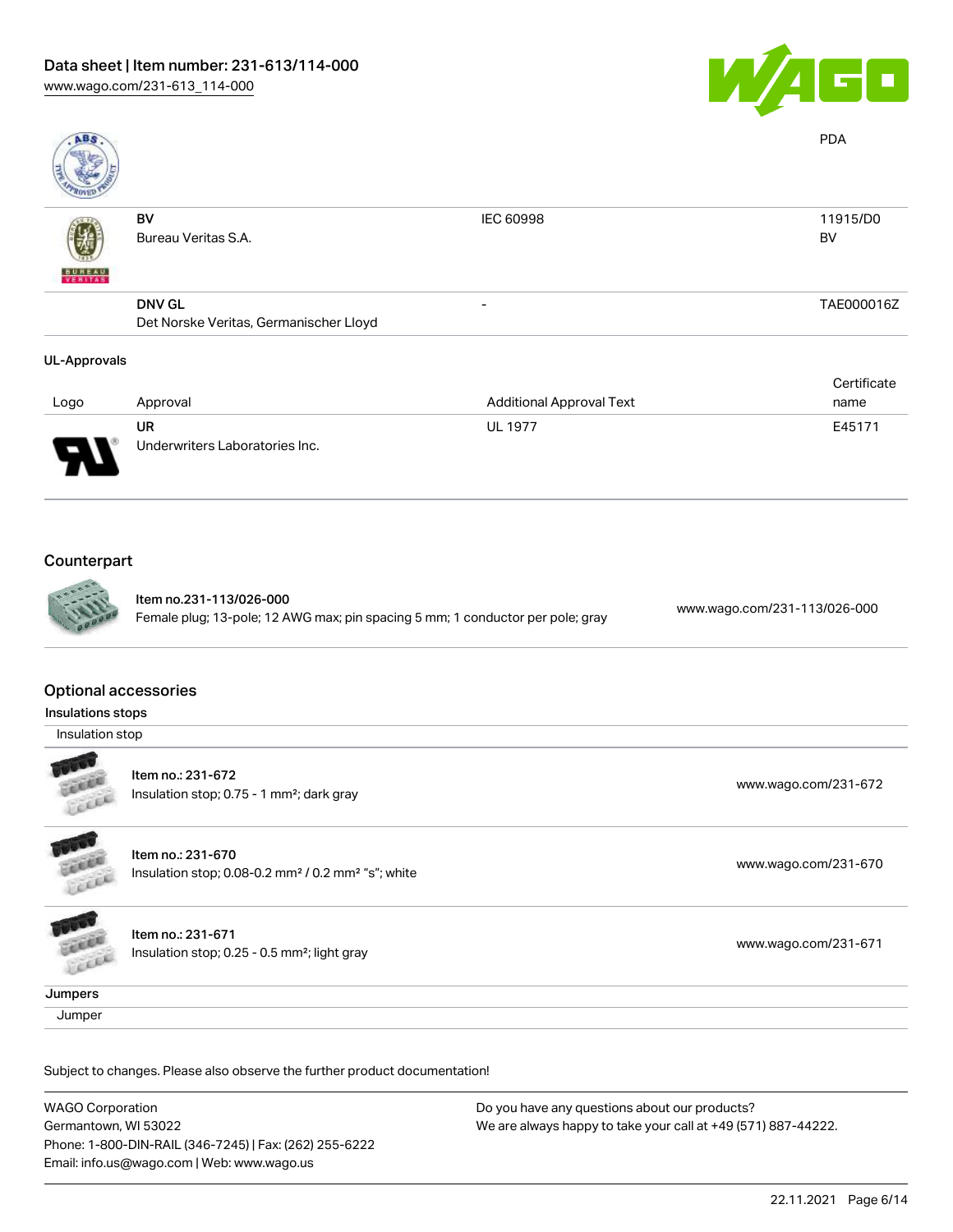Phone: 1-800-DIN-RAIL (346-7245) | Fax: (262) 255-6222

Email: info.us@wago.com | Web: www.wago.us

[www.wago.com/231-613\\_114-000](http://www.wago.com/231-613_114-000)



|                                                 | Item no.: 231-905<br>Jumper; for conductor entry; 5-way; insulated; gray                                                                                                           |                                                                                                                | www.wago.com/231-905 |
|-------------------------------------------------|------------------------------------------------------------------------------------------------------------------------------------------------------------------------------------|----------------------------------------------------------------------------------------------------------------|----------------------|
|                                                 | ltem no.: 231-903<br>Jumper; for conductor entry; 3-way; insulated; gray                                                                                                           |                                                                                                                | www.wago.com/231-903 |
|                                                 | Item no.: 231-907<br>Jumper; for conductor entry; 7-way; insulated; gray                                                                                                           |                                                                                                                | www.wago.com/231-907 |
|                                                 | Item no.: 231-910<br>Jumper; for conductor entry; 10-way; insulated; gray                                                                                                          |                                                                                                                | www.wago.com/231-910 |
|                                                 | Item no.: 231-902<br>Jumper; for conductor entry; 2-way; insulated; gray                                                                                                           |                                                                                                                | www.wago.com/231-902 |
| Ferrules                                        |                                                                                                                                                                                    |                                                                                                                |                      |
| Ferrule                                         |                                                                                                                                                                                    |                                                                                                                |                      |
|                                                 | Item no.: 216-101<br>Ferrule; Sleeve for 0.5 mm <sup>2</sup> / AWG 22; uninsulated; electro-tin plated; silver-colored                                                             |                                                                                                                | www.wago.com/216-101 |
|                                                 | Item no.: 216-104<br>Ferrule; Sleeve for 1.5 mm <sup>2</sup> / AWG 16; uninsulated; electro-tin plated; silver-colored                                                             |                                                                                                                | www.wago.com/216-104 |
|                                                 | Item no.: 216-106<br>Ferrule; Sleeve for 2.5 mm <sup>2</sup> / AWG 14; uninsulated; electro-tin plated; silver-colored                                                             |                                                                                                                | www.wago.com/216-106 |
|                                                 | Item no.: 216-102<br>Ferrule; Sleeve for 0.75 mm <sup>2</sup> / AWG 20; uninsulated; electro-tin plated; silver-colored                                                            |                                                                                                                | www.wago.com/216-102 |
|                                                 | Item no.: 216-103<br>Ferrule; Sleeve for 1 mm <sup>2</sup> / AWG 18; uninsulated; electro-tin plated                                                                               |                                                                                                                | www.wago.com/216-103 |
|                                                 | Item no.: 216-123<br>Ferrule; Sleeve for 1 mm <sup>2</sup> / AWG 18; uninsulated; electro-tin plated; silver-colored                                                               |                                                                                                                | www.wago.com/216-123 |
|                                                 | Item no.: 216-122<br>Ferrule; Sleeve for 0.75 mm <sup>2</sup> / AWG 20; uninsulated; electro-tin plated; silver-colored                                                            |                                                                                                                | www.wago.com/216-122 |
|                                                 | Item no.: 216-124<br>Ferrule; Sleeve for 1.5 mm <sup>2</sup> / AWG 16; uninsulated; electro-tin plated                                                                             |                                                                                                                | www.wago.com/216-124 |
|                                                 | Item no.: 216-142<br>Ferrule; Sleeve for 0.75 mm <sup>2</sup> / 18 AWG; uninsulated; electro-tin plated; electrolytic copper; gastight<br>crimped; acc. to DIN 46228, Part 1/08.92 |                                                                                                                | www.wago.com/216-142 |
|                                                 | Item no.: 216-132<br>Ferrule; Sleeve for 0.34 mm <sup>2</sup> / AWG 24; uninsulated; electro-tin plated                                                                            |                                                                                                                | www.wago.com/216-132 |
|                                                 | Item no.: 216-121<br>Ferrule; Sleeve for 0.5 mm <sup>2</sup> / AWG 22; uninsulated; electro-tin plated; silver-colored                                                             |                                                                                                                | www.wago.com/216-121 |
|                                                 | Item no.: 216-143<br>Ferrule; Sleeve for 1 mm <sup>2</sup> / AWG 18; uninsulated; electro-tin plated; electrolytic copper; gastight<br>crimped; acc. to DIN 46228, Part 1/08.92    |                                                                                                                | www.wago.com/216-143 |
|                                                 | Subject to changes. Please also observe the further product documentation!                                                                                                         |                                                                                                                |                      |
| <b>WAGO Corporation</b><br>Germantown, WI 53022 |                                                                                                                                                                                    | Do you have any questions about our products?<br>We are always happy to take your call at +49 (571) 887-44222. |                      |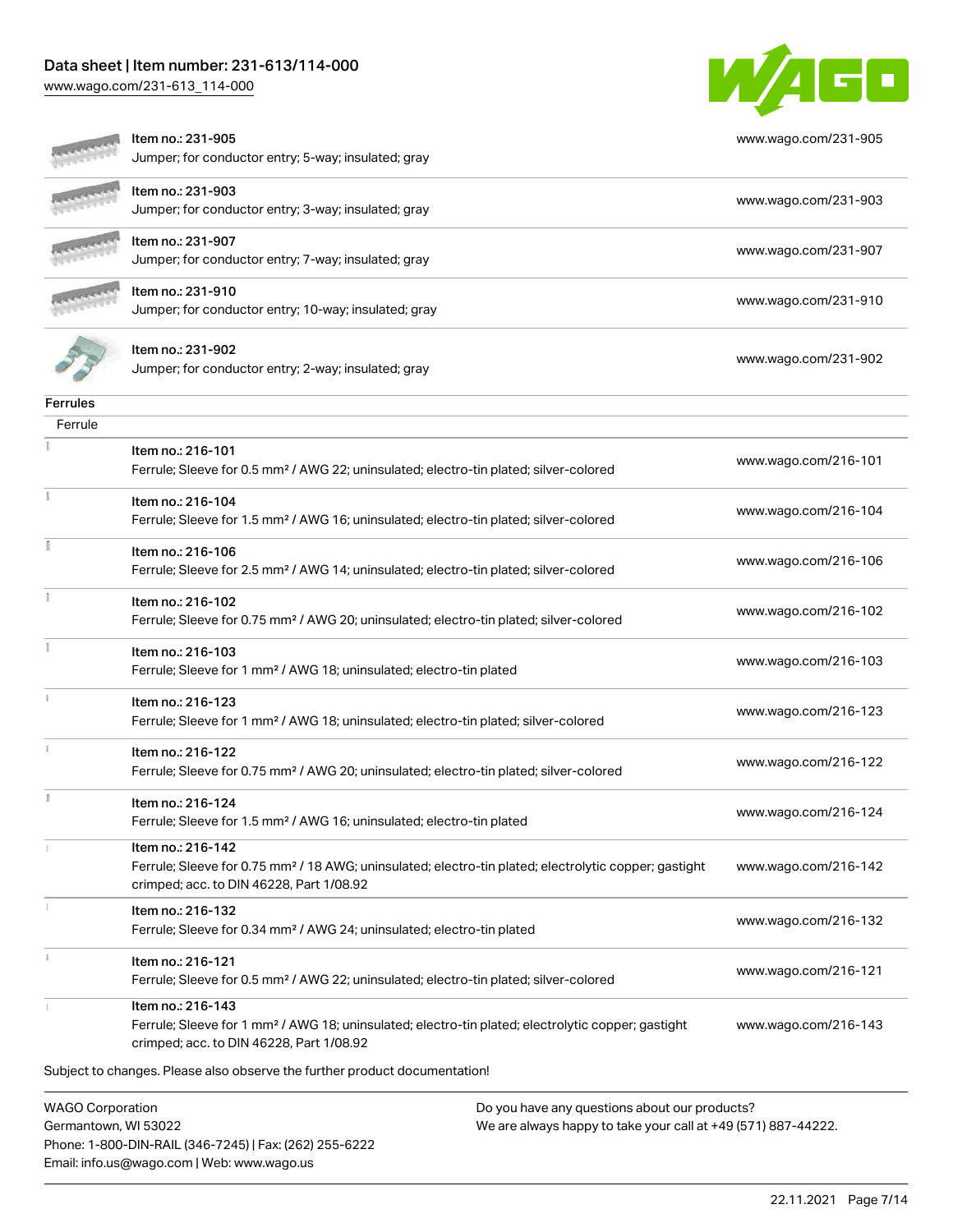[www.wago.com/231-613\\_114-000](http://www.wago.com/231-613_114-000)



|    | Item no.: 216-131<br>Ferrule; Sleeve for 0.25 mm <sup>2</sup> / AWG 24; uninsulated; electro-tin plated; silver-colored                                                                                 | www.wago.com/216-131 |
|----|---------------------------------------------------------------------------------------------------------------------------------------------------------------------------------------------------------|----------------------|
|    | Item no.: 216-141<br>Ferrule; Sleeve for 0.5 mm <sup>2</sup> / 20 AWG; uninsulated; electro-tin plated; electrolytic copper; gastight<br>crimped; acc. to DIN 46228, Part 1/08.92                       | www.wago.com/216-141 |
| I. | Item no.: 216-152<br>Ferrule; Sleeve for 0.34 mm <sup>2</sup> / AWG 24; uninsulated; electro-tin plated                                                                                                 | www.wago.com/216-152 |
|    | Item no.: 216-203<br>Ferrule; Sleeve for 1 mm <sup>2</sup> / AWG 18; insulated; electro-tin plated; red                                                                                                 | www.wago.com/216-203 |
|    | Item no.: 216-202<br>Ferrule; Sleeve for 0.75 mm <sup>2</sup> / 18 AWG; insulated; electro-tin plated; gray                                                                                             | www.wago.com/216-202 |
|    | Item no.: 216-151<br>Ferrule; Sleeve for 0.25 mm <sup>2</sup> / AWG 24; uninsulated; electro-tin plated                                                                                                 | www.wago.com/216-151 |
| Â  | Item no.: 216-204<br>Ferrule; Sleeve for 1.5 mm <sup>2</sup> / AWG 16; insulated; electro-tin plated; black                                                                                             | www.wago.com/216-204 |
|    | Item no.: 216-144<br>Ferrule; Sleeve for 1.5 mm <sup>2</sup> / AWG 16; uninsulated; electro-tin plated; electrolytic copper; gastight<br>crimped; acc. to DIN 46228, Part 1/08.92; silver-colored       | www.wago.com/216-144 |
|    | Item no.: 216-201<br>Ferrule; Sleeve for 0.5 mm <sup>2</sup> / 20 AWG; insulated; electro-tin plated; white                                                                                             | www.wago.com/216-201 |
|    | Item no.: 216-223<br>Ferrule; Sleeve for 1 mm <sup>2</sup> / AWG 18; insulated; electro-tin plated; red                                                                                                 | www.wago.com/216-223 |
|    | Item no.: 216-241<br>Ferrule; Sleeve for 0.5 mm <sup>2</sup> / 20 AWG; insulated; electro-tin plated; electrolytic copper; gastight<br>crimped; acc. to DIN 46228, Part 4/09.90; white                  | www.wago.com/216-241 |
|    | Item no.: 216-242<br>Ferrule; Sleeve for 0.75 mm <sup>2</sup> / 18 AWG; insulated; electro-tin plated; electrolytic copper; gastight<br>crimped; acc. to DIN 46228, Part 4/09.90; gray                  | www.wago.com/216-242 |
|    | Item no.: 216-222<br>Ferrule; Sleeve for 0.75 mm <sup>2</sup> / 18 AWG; insulated; electro-tin plated; gray                                                                                             | www.wago.com/216-222 |
|    | Item no.: 216-221<br>Ferrule; Sleeve for 0.5 mm <sup>2</sup> / 20 AWG; insulated; electro-tin plated; white                                                                                             | www.wago.com/216-221 |
| 1  | Item no.: 216-224<br>Ferrule; Sleeve for 1.5 mm <sup>2</sup> / AWG 16; insulated; electro-tin plated; black                                                                                             | www.wago.com/216-224 |
| ô  | Item no.: 216-243<br>Ferrule; Sleeve for 1 mm <sup>2</sup> / AWG 18; insulated; electro-tin plated; electrolytic copper; gastight crimped; www.wago.com/216-243<br>acc. to DIN 46228, Part 4/09.90; red |                      |
| ۸  | Item no.: 216-244<br>Ferrule; Sleeve for 1.5 mm <sup>2</sup> / AWG 16; insulated; electro-tin plated; electrolytic copper; gastight<br>crimped; acc. to DIN 46228, Part 4/09.90; black                  | www.wago.com/216-244 |
|    | Item no.: 216-263<br>Subject to changes. Please also observe the further product documentation!                                                                                                         |                      |

WAGO Corporation Germantown, WI 53022 Phone: 1-800-DIN-RAIL (346-7245) | Fax: (262) 255-6222 Email: info.us@wago.com | Web: www.wago.us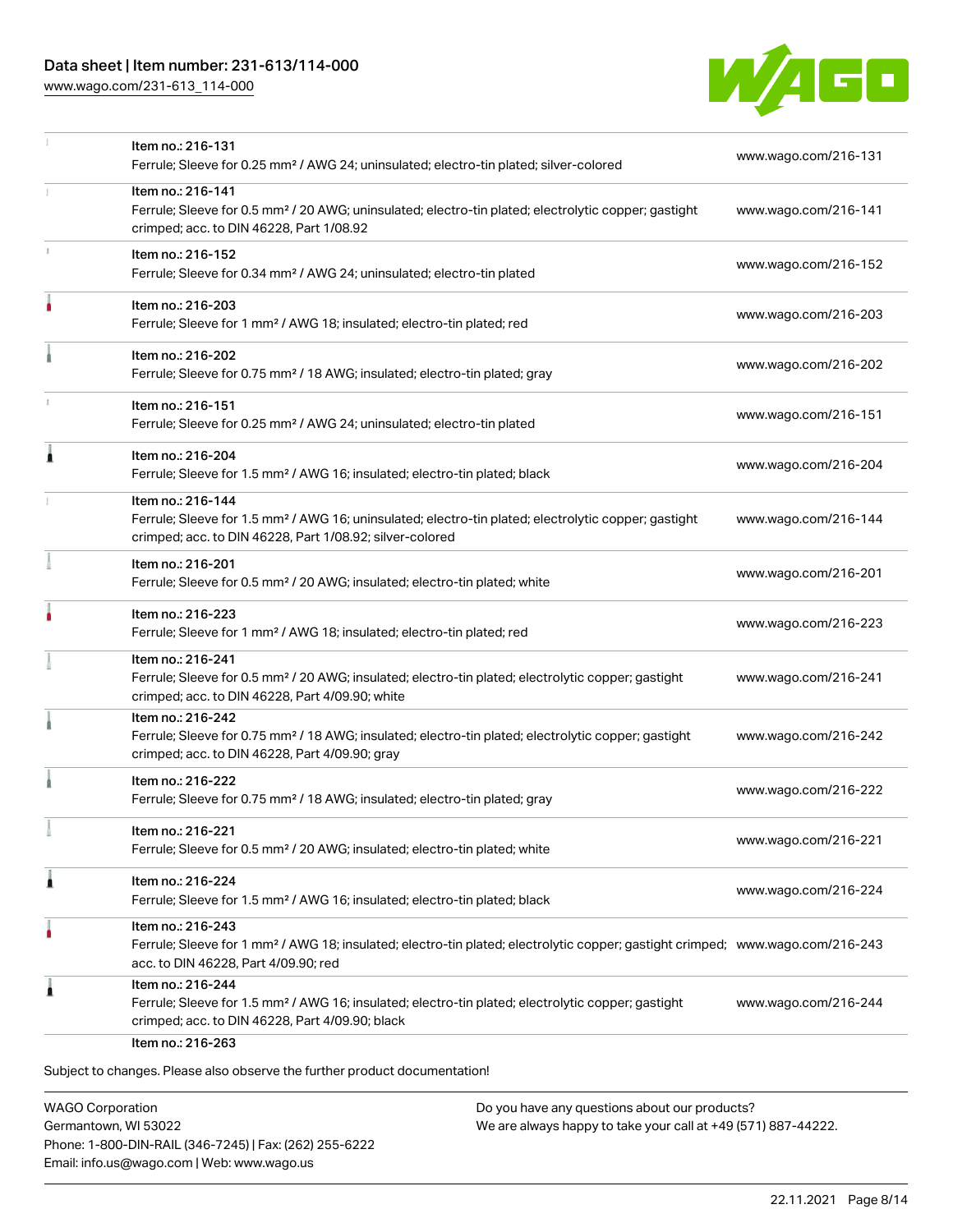[www.wago.com/231-613\\_114-000](http://www.wago.com/231-613_114-000)

Email: info.us@wago.com | Web: www.wago.us



|                         | Ferrule; Sleeve for 1 mm <sup>2</sup> / AWG 18; insulated; electro-tin plated; electrolytic copper; gastight crimped; www.wago.com/216-263<br>acc. to DIN 46228, Part 4/09.90; red     |                                                               |                      |
|-------------------------|----------------------------------------------------------------------------------------------------------------------------------------------------------------------------------------|---------------------------------------------------------------|----------------------|
|                         | Item no.: 216-264<br>Ferrule; Sleeve for 1.5 mm <sup>2</sup> / AWG 16; insulated; electro-tin plated; electrolytic copper; gastight<br>crimped; acc. to DIN 46228, Part 4/09.90; black |                                                               | www.wago.com/216-264 |
| 1                       | Item no.: 216-284<br>Ferrule; Sleeve for 1.5 mm <sup>2</sup> / AWG 16; insulated; electro-tin plated; electrolytic copper; gastight<br>crimped; acc. to DIN 46228, Part 4/09.90; black |                                                               | www.wago.com/216-284 |
|                         | Item no.: 216-262<br>Ferrule; Sleeve for 0.75 mm <sup>2</sup> / 18 AWG; insulated; electro-tin plated; electrolytic copper; gastight<br>crimped; acc. to DIN 46228, Part 4/09.90; gray |                                                               | www.wago.com/216-262 |
|                         | Item no.: 216-301<br>Ferrule; Sleeve for 0.25 mm <sup>2</sup> / AWG 24; insulated; electro-tin plated; yellow                                                                          |                                                               | www.wago.com/216-301 |
|                         | Item no.: 216-321<br>Ferrule; Sleeve for 0.25 mm <sup>2</sup> / AWG 24; insulated; electro-tin plated; yellow                                                                          |                                                               | www.wago.com/216-321 |
|                         | Item no.: 216-322<br>Ferrule; Sleeve for 0.34 mm <sup>2</sup> / 22 AWG; insulated; electro-tin plated; green                                                                           |                                                               | www.wago.com/216-322 |
|                         | Item no.: 216-302<br>Ferrule; Sleeve for 0.34 mm <sup>2</sup> / 22 AWG; insulated; electro-tin plated; light turquoise                                                                 |                                                               | www.wago.com/216-302 |
| Cover                   |                                                                                                                                                                                        |                                                               |                      |
| Cover                   |                                                                                                                                                                                        |                                                               |                      |
|                         | Item no.: 231-668<br>Lockout caps; for covering unused clamping units; gray                                                                                                            |                                                               | www.wago.com/231-668 |
| Coding                  |                                                                                                                                                                                        |                                                               |                      |
| Coding                  |                                                                                                                                                                                        |                                                               |                      |
|                         | Item no.: 231-129<br>Coding key; snap-on type; light gray                                                                                                                              |                                                               | www.wago.com/231-129 |
| Tools                   |                                                                                                                                                                                        |                                                               |                      |
| Operating tool          |                                                                                                                                                                                        |                                                               |                      |
|                         | Item no.: 209-130<br>Operating tool; suitable for 264, 280 and 281 Series; 1-way; of insulating material; white                                                                        |                                                               | www.wago.com/209-130 |
|                         | Item no.: 209-132<br>Operating tool; for connecting comb-style jumper bar; 2-way; of insulating material                                                                               |                                                               | www.wago.com/209-132 |
|                         | Item no.: 231-159<br>Operating tool; natural                                                                                                                                           |                                                               | www.wago.com/231-159 |
|                         | Item no.: 210-250<br>Operating tool; for MCS MINI & MIDI with CAGE CLAMP® connection; red                                                                                              |                                                               | www.wago.com/210-250 |
|                         | Item no.: 231-231<br>Combination operating tool; red                                                                                                                                   |                                                               | www.wago.com/231-231 |
|                         | Subject to changes. Please also observe the further product documentation!                                                                                                             |                                                               |                      |
| <b>WAGO Corporation</b> |                                                                                                                                                                                        | Do you have any questions about our products?                 |                      |
| Germantown, WI 53022    | Phone: 1-800-DIN-RAIL (346-7245)   Fax: (262) 255-6222                                                                                                                                 | We are always happy to take your call at +49 (571) 887-44222. |                      |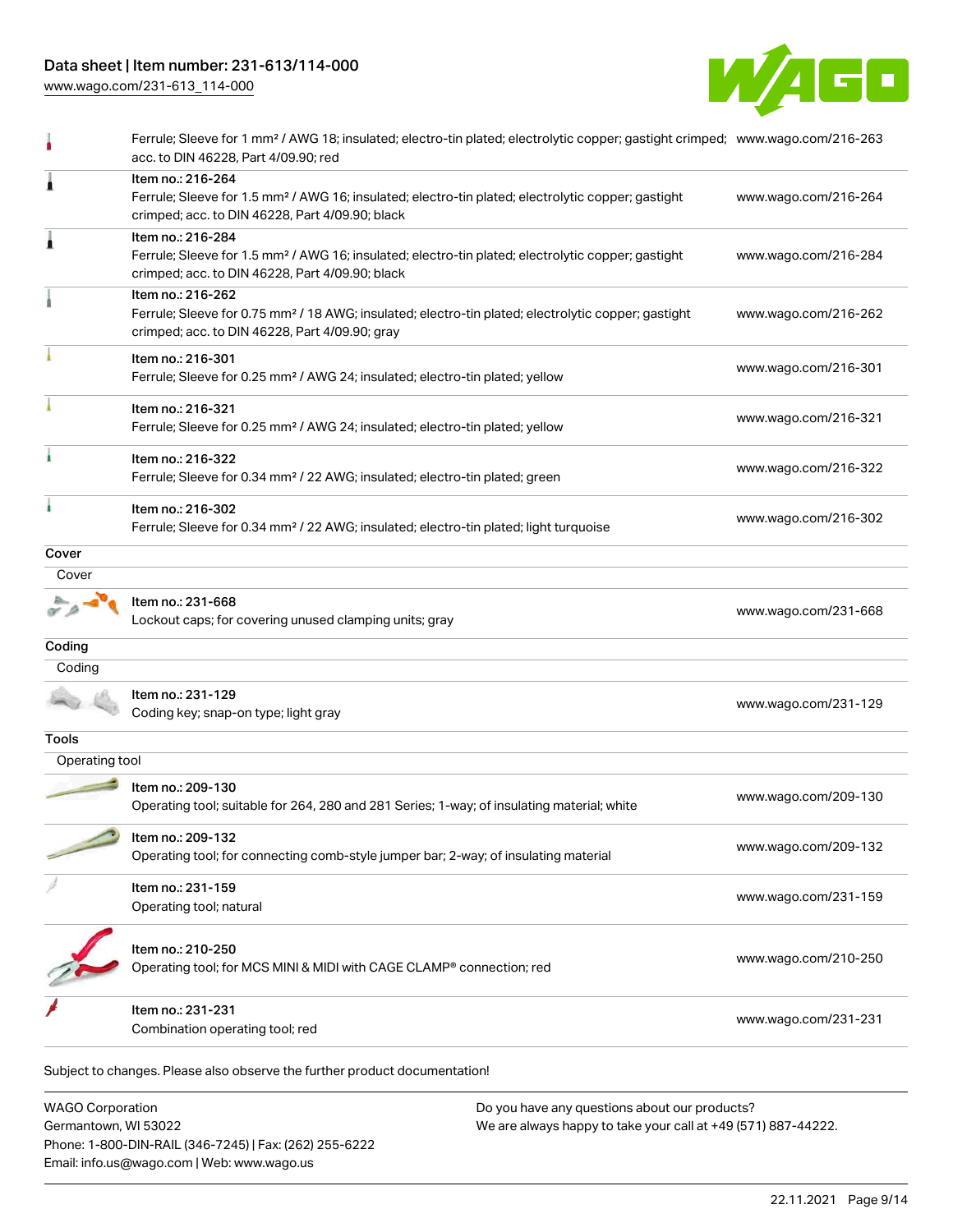[www.wago.com/231-613\\_114-000](http://www.wago.com/231-613_114-000)



|                     | Item no.: 210-657<br>Operating tool; Blade: 3.5 x 0.5 mm; with a partially insulated shaft; short; multicoloured                                                                                | www.wago.com/210-657             |
|---------------------|-------------------------------------------------------------------------------------------------------------------------------------------------------------------------------------------------|----------------------------------|
|                     | Item no.: 210-720<br>Operating tool; Blade: 3.5 x 0.5 mm; with a partially insulated shaft; multicoloured                                                                                       | www.wago.com/210-720             |
|                     | Item no.: 231-131<br>Operating tool; made of insulating material; 1-way; loose; white                                                                                                           | www.wago.com/231-131             |
|                     | Item no.: 231-291<br>Operating tool; made of insulating material; 1-way; loose; red                                                                                                             | www.wago.com/231-291             |
|                     | Item no.: 280-432<br>Operating tool; made of insulating material; 2-way; white                                                                                                                  | www.wago.com/280-432             |
|                     | Item no.: 280-434<br>Operating tool; made of insulating material; 4-way                                                                                                                         | www.wago.com/280-434             |
|                     | Item no.: 280-437<br>Operating tool; made of insulating material; 7-way                                                                                                                         | www.wago.com/280-437             |
|                     | Item no.: 280-440<br>Operating tool; made of insulating material; 10-way                                                                                                                        | www.wago.com/280-440             |
|                     | Item no.: 280-435<br>Operating tool; made of insulating material; 5-way; gray                                                                                                                   | www.wago.com/280-435             |
|                     | Item no.: 280-436<br>Operating tool; made of insulating material; 6-way                                                                                                                         | www.wago.com/280-436             |
|                     | ltem no.: 280-438<br>Operating tool; made of insulating material; 8-way                                                                                                                         | www.wago.com/280-438             |
|                     | Item no.: 280-433<br>Operating tool; made of insulating material; 3-way                                                                                                                         | www.wago.com/280-433             |
| Marking accessories |                                                                                                                                                                                                 |                                  |
| Marking strip       |                                                                                                                                                                                                 |                                  |
|                     | Item no.: 210-331/500-103<br>Marking strips; as a DIN A4 sheet; MARKED; 1-12 (300x); Height of marker strip: 2.3 mm/0.091 in; Strip<br>length 182 mm; Horizontal marking; Self-adhesive; white  | www.wago.com/210-331<br>/500-103 |
|                     | Item no.: 210-331/500-104<br>Marking strips; as a DIN A4 sheet; MARKED; 13-24 (300x); Height of marker strip: 2.3 mm/0.091 in; Strip<br>length 182 mm; Horizontal marking; Self-adhesive; white | www.wago.com/210-331<br>/500-104 |
|                     | Item no.: 210-332/500-202<br>Marking strips; as a DIN A4 sheet; MARKED; 1-16 (160x); Height of marker strip: 3 mm; Strip length 182<br>mm; Horizontal marking; Self-adhesive; white             | www.wago.com/210-332<br>/500-202 |

WAGO Corporation Germantown, WI 53022 Phone: 1-800-DIN-RAIL (346-7245) | Fax: (262) 255-6222 Email: info.us@wago.com | Web: www.wago.us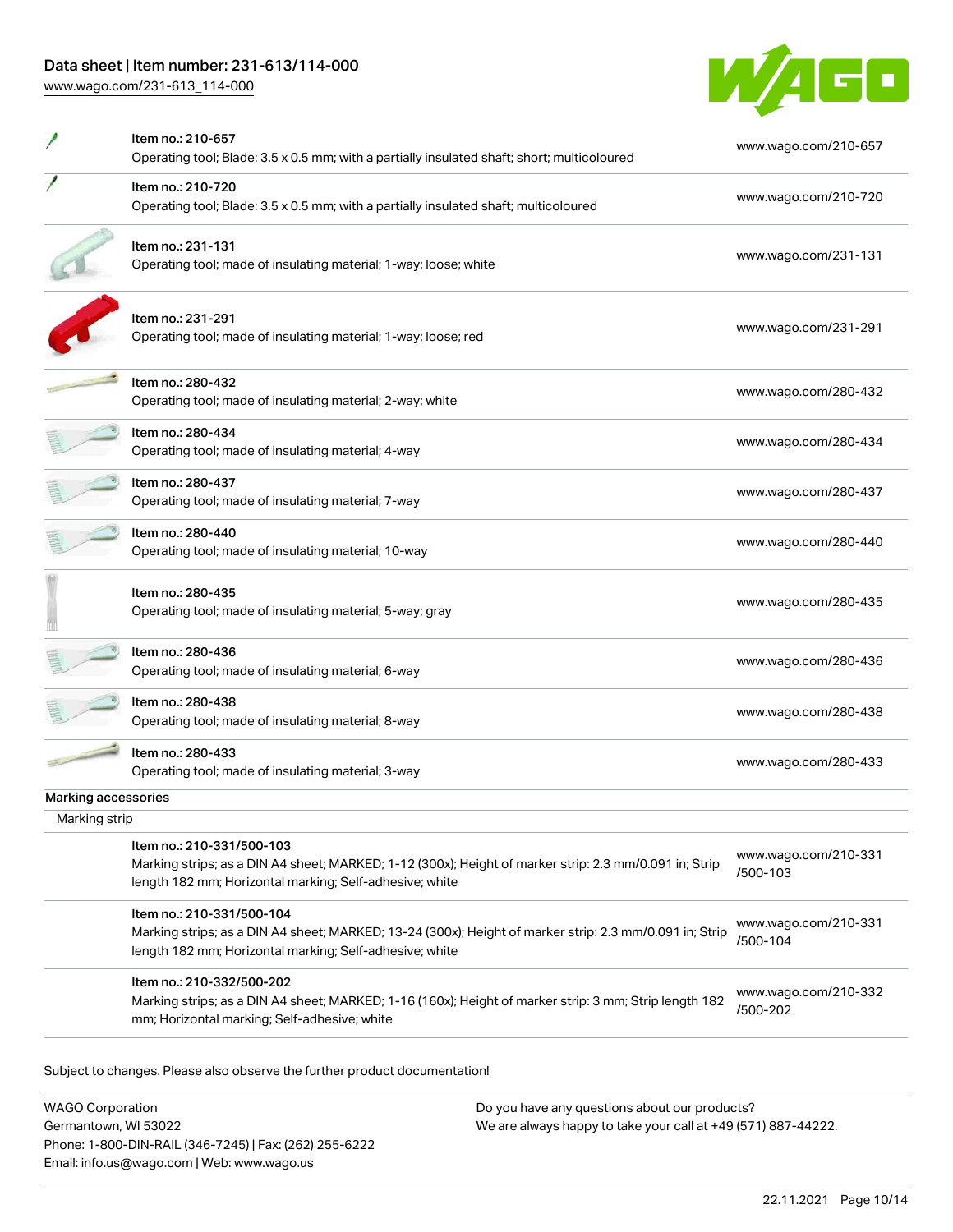

| Item no.: 210-332/500-206                                                                                                                | Marking strips; as a DIN A4 sheet; MARKED; 33-48 (160x); Height of marker strip: 3 mm; Strip length<br>182 mm; Horizontal marking; Self-adhesive; white |                                                                      | www.wago.com/210-332<br>/500-206 |  |
|------------------------------------------------------------------------------------------------------------------------------------------|---------------------------------------------------------------------------------------------------------------------------------------------------------|----------------------------------------------------------------------|----------------------------------|--|
| Item no.: 210-332/500-205<br>mm; Horizontal marking; Self-adhesive; white                                                                | Marking strips; as a DIN A4 sheet; MARKED; 1-32 (80x); Height of marker strip: 3 mm; Strip length 182                                                   | www.wago.com/210-332<br>/500-205<br>www.wago.com/210-332<br>/500-204 |                                  |  |
| Item no.: 210-332/500-204<br>182 mm; Horizontal marking; Self-adhesive; white                                                            | Marking strips; as a DIN A4 sheet; MARKED; 17-32 (160x); Height of marker strip: 3 mm; Strip length                                                     |                                                                      |                                  |  |
| <b>Downloads</b><br>Documentation                                                                                                        |                                                                                                                                                         |                                                                      |                                  |  |
|                                                                                                                                          |                                                                                                                                                         |                                                                      |                                  |  |
| <b>Additional Information</b><br>Technical explanations                                                                                  | 2019 Apr 3                                                                                                                                              | pdf<br>2.0 MB                                                        | Download                         |  |
| <b>CAD files</b><br>CAD data                                                                                                             |                                                                                                                                                         |                                                                      |                                  |  |
| 2D/3D Models 231-613/114-000                                                                                                             |                                                                                                                                                         | <b>URL</b>                                                           | Download                         |  |
| <b>CAE</b> data                                                                                                                          |                                                                                                                                                         |                                                                      |                                  |  |
| ZUKEN Portal 231-613/114-000                                                                                                             |                                                                                                                                                         | <b>URL</b>                                                           | Download                         |  |
| <b>Environmental Product Compliance</b>                                                                                                  |                                                                                                                                                         |                                                                      |                                  |  |
| <b>Compliance Search</b>                                                                                                                 |                                                                                                                                                         |                                                                      |                                  |  |
| Environmental Product Compliance 231-613/114-000                                                                                         |                                                                                                                                                         | <b>URL</b>                                                           | Download                         |  |
| 1-conductor male connector; CAGE CLAMP®; 2.5 mm <sup>2</sup> ; Pin spacing 5 mm; 13-pole;<br>Snap-in flange; 2,50 mm <sup>2</sup> ; gray |                                                                                                                                                         |                                                                      |                                  |  |

#### Installation Notes

#### Application

Subject to changes. Please also observe the further product documentation!

WAGO Corporation Germantown, WI 53022 Phone: 1-800-DIN-RAIL (346-7245) | Fax: (262) 255-6222 Email: info.us@wago.com | Web: www.wago.us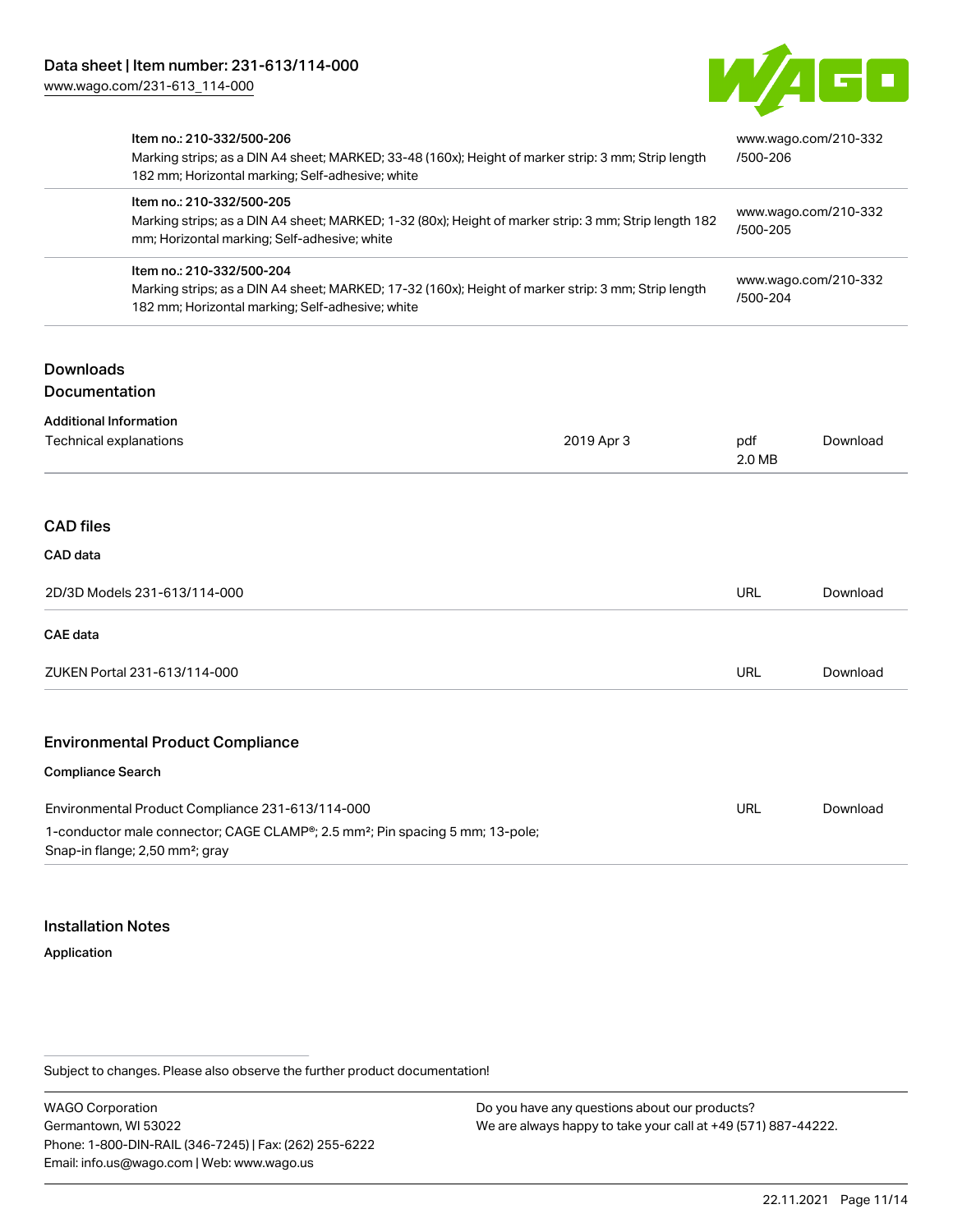



Male connector, with snap-in flanges, for feedthrough applications, for 0.5 … 2.5 mm plate thickness



Inserting a conductor via 3.5 mm screwdriver – CAGE CLAMP® actuation parallel to conductor entry.



Inserting a conductor via 3.5 mm screwdriver – CAGE CLAMP® actuation perpendicular to conductor entry.



Inserting a conductor into CAGE CLAMP® unit via operating lever (231-291).



Inserting a conductor via operating tool.

Coding

Subject to changes. Please also observe the further product documentation!

WAGO Corporation Germantown, WI 53022 Phone: 1-800-DIN-RAIL (346-7245) | Fax: (262) 255-6222 Email: info.us@wago.com | Web: www.wago.us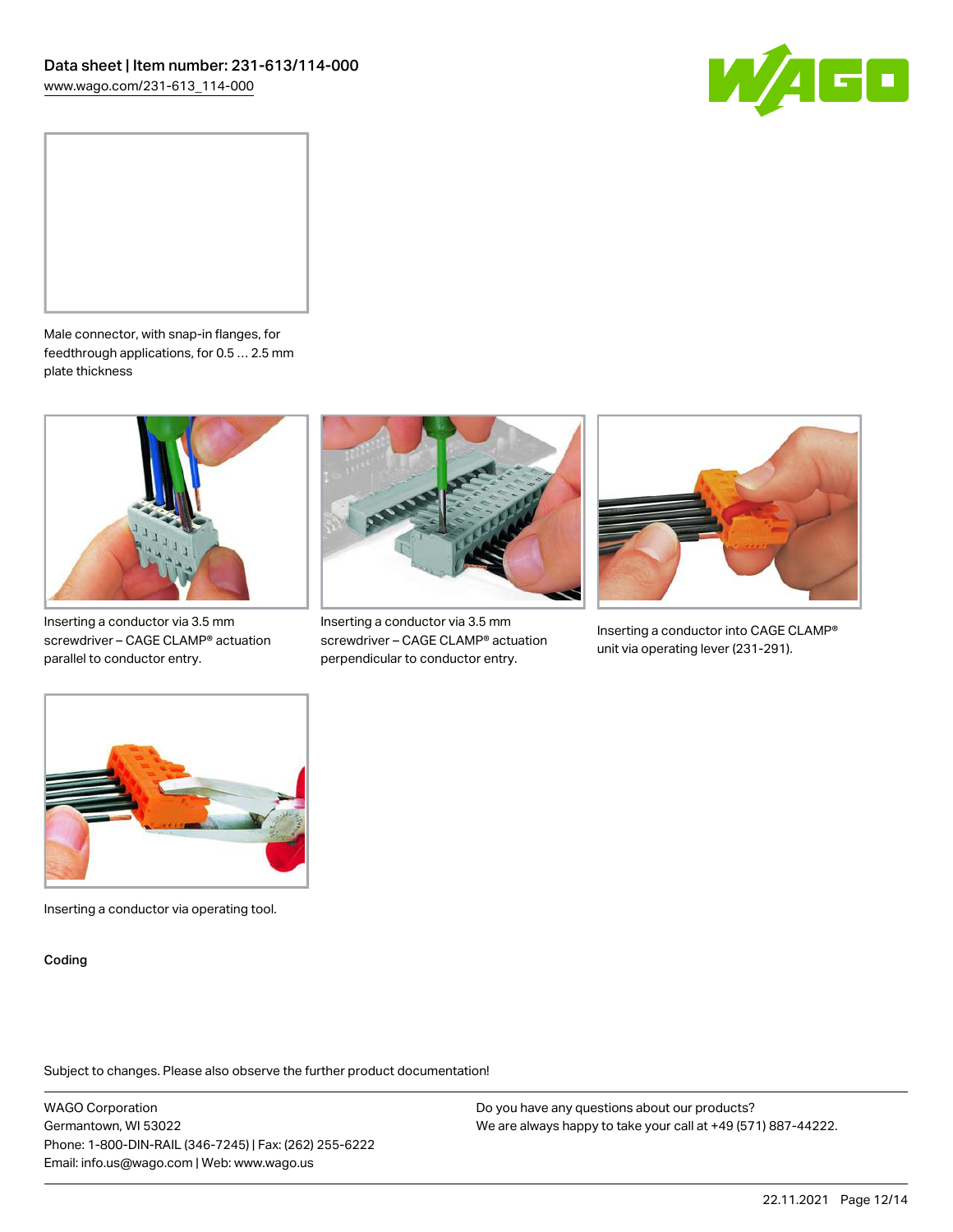



Coding a male header – fitting coding key(s).



Testing – female connector with CAGE CLAMP®

Integrated test ports for testing perpendicular to conductor entry via 2 or 2.3 mm Ø test plug

#### Installation



Male connector with strain relief plate



Strain relief housing shown with a male connector equipped with CAGE CLAMP®

#### Marking

Subject to changes. Please also observe the further product documentation!

WAGO Corporation Germantown, WI 53022 Phone: 1-800-DIN-RAIL (346-7245) | Fax: (262) 255-6222 Email: info.us@wago.com | Web: www.wago.us